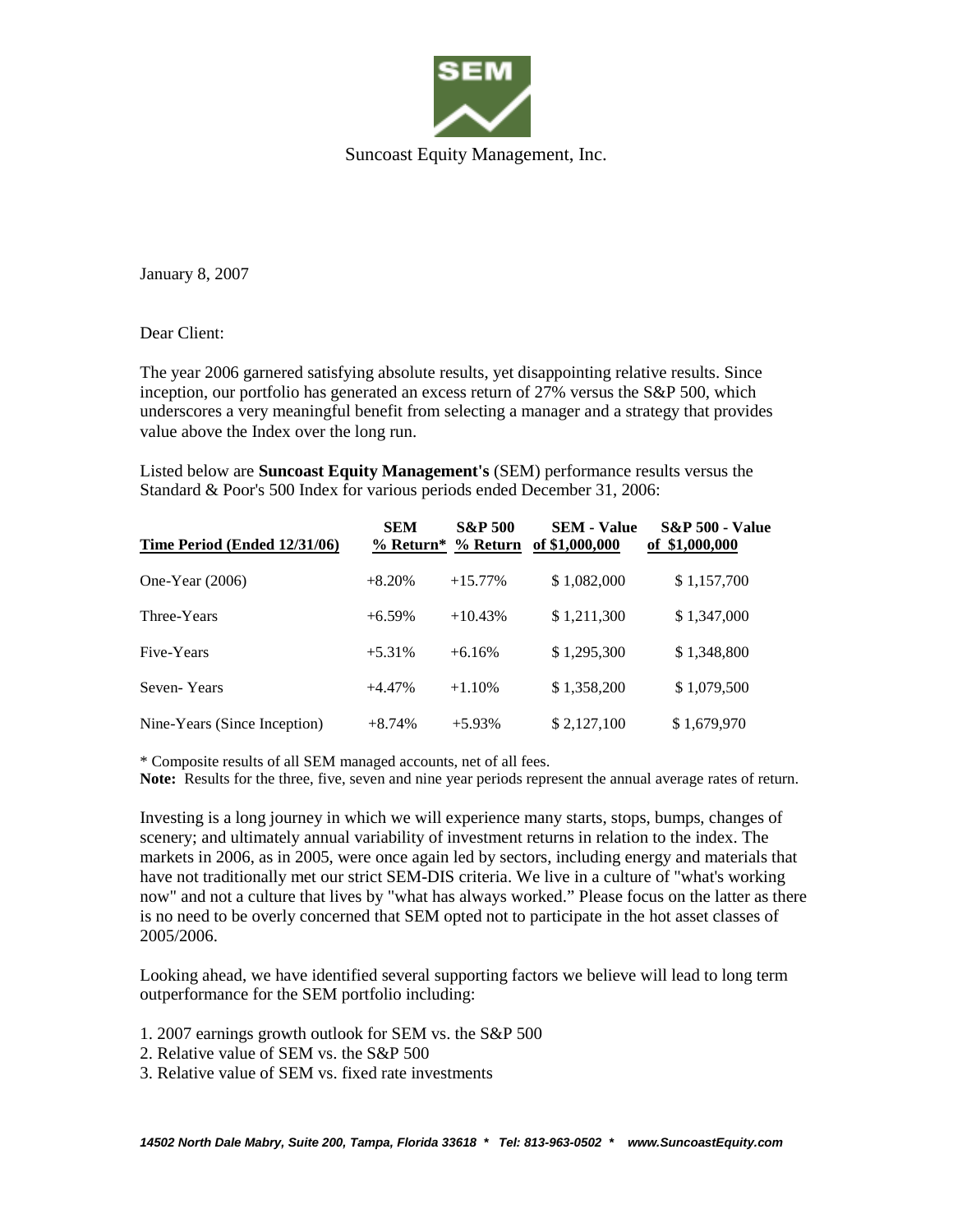## 2007 earnings growth outlook

Standard & Poor's (S&P) reported on December 12th that it expects earnings growth for the S&P 500 to slow considerably to +4% in 2007. Earnings growth for our portfolio should be much higher at  $+12.5\%$  in 2007. During the last two years, rising energy prices led to very high earnings growth for that industry and for the index. The energy sector is an important component of the S&P 500 and its earnings growth may be plateauing, notwithstanding a global shock or major weather related event. SEM's non-participation in the energy sector is the major contributor to our underperformance, as energy sector stock prices advanced +29%/+22% in 2005/2006.

Our portfolio's long term earnings growth pattern is steady versus the shocking variations experienced by certain market sectors, such as energy. Below we highlight the prospects of a few key holdings that represent the earnings pattern we desire.

**Berkshire Hathaway** (BRK) - Most SEM clients know that this company is led by Warren Buffett, without question one of the best investors of the past century and possibly of all time. BRK reported excellent results for its property and casualty insurance (think Geico, the green gecko) and its large reinsurance operation in 2006. Despite the appreciation of BRK's stock in 2006, we believe there is a meaningful gap between our estimated value for the company and its current stock price, especially as BRK experiences continued success from investing premium income in a portfolio of non-insurance related businesses that grow BRK's operating income.

**Harley Davidson** (HDI) - Its recent business success, and corresponding rise in share price, has much to do with investor's recent acknowledgement of market expansion insights that date back to our original purchase over six years ago. HDI has meaningful growth opportunities abroad in areas such as Europe, Latin American and especially parts of Asia including the People's Republic of China. This will take a decade or more to develop and business results will be volatile and lumpy along the way. However, if the expected brand strength and the methodical and well-disciplined management of the company continue, we look forward to being share owners for the next six years and beyond.

**Illinois Tool Works** (ITW) - Organic growth for this diversified supplier of components, fasteners and equipment is slowing and could go negative in 2007 as the economy slows. The weakness is mostly coming from ITW's auto and construction industry customers. Yet, this fairly new holding for us highlights an opportunity we always look for - a well-managed business with high returns on capital that takes advantage of its financial strength by purchasing competitors or related companies at discounts during soft economic periods. ITW will have a record year in acquisitions in 2006 and despite slow to negative organic growth, we expect ITW to improve earnings in the 7%- 10% range. ITW is also engaged, for the first time in its history, in a steady program of returning excess cash to shareholders via a share repurchase program.

**Nike** (NKE) - We discussed NKE in our first quarter 2006 letter but wanted to highlight a recent corporate action that underscores our original investment rationale. Along side its high-end key core brand, we have witnessed NKE during the last two years flex its strength by selectively acquiring or developing brands to place in retail channels that the Nike brand is not offered. One example is the Starter brand acquired by NKE and now sold in Wal-Mart. In November, we witnessed another great example of this when NKE and Payless Shoesource (PSS) announced that they will create a brand of footwear to be named "Tailwind" to be sold in 4,600+ PSS stores.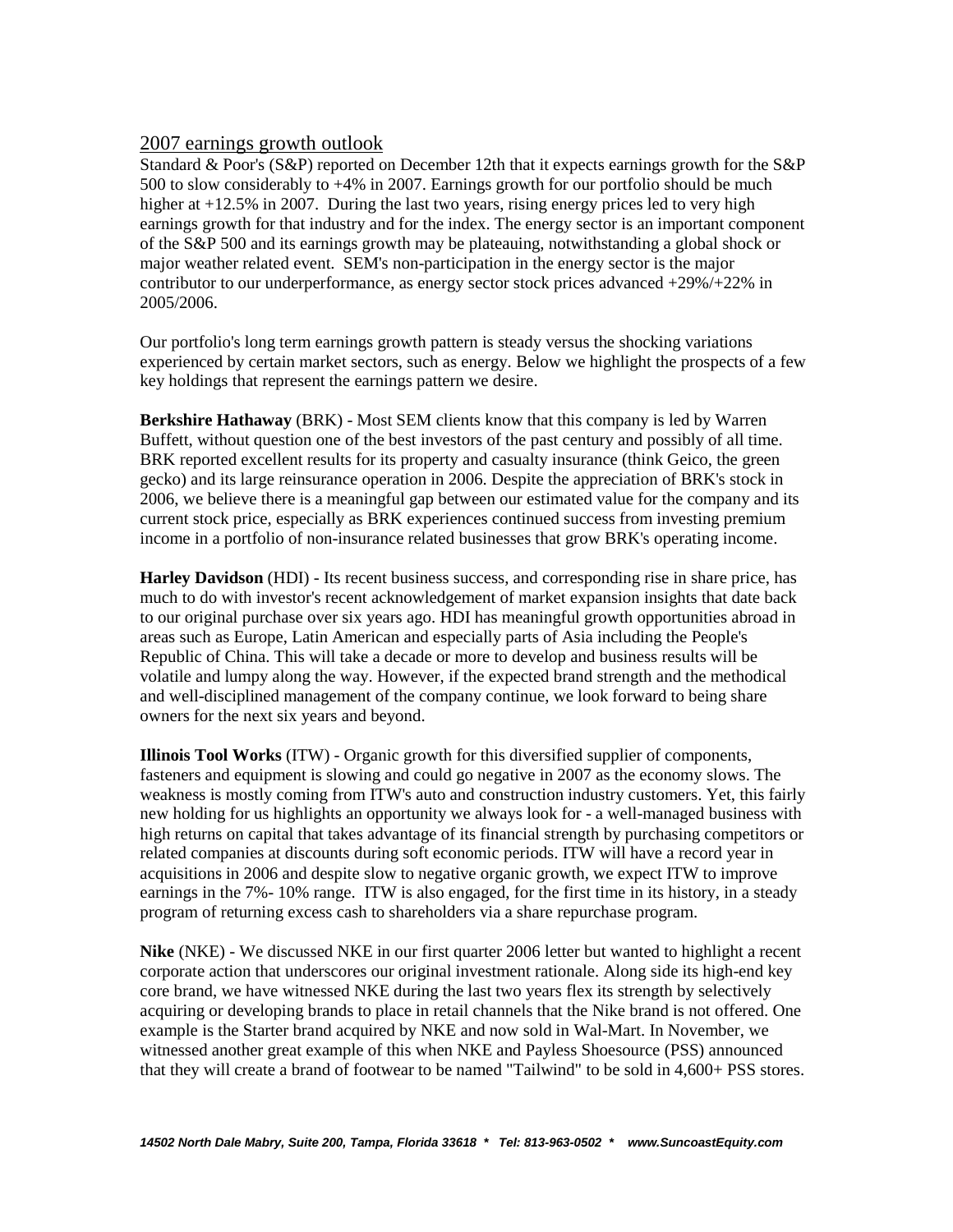**PepsiCo** (PEP) - Its share price increased only 5.9% in 2006, far less than the S&P 500. PEP's third quarter earnings report revealed that it could not meet the growing demand for its alternative beverage business (Gatorade) and it also faced higher commodity costs in parts of its business (orange juice). These are temporary business issues, not long term negatives. In November, CNBC's lead TV personality, Jim Cramer, put his whammy dust on PEP claiming that its snack businesses is on a "cliff walk" because of health concerns and trans fats. This near market charlatan didn't realize that trans fats had been removed from PEP products nearly two years ago and that it offers a plethora of healthy snack choices including products offered at such popular food markets such as Whole Foods. PEP is being offered today at a very slight premium to the average S&P company yet it continues to be a premium growth business with low risk.

## Relative value of SEM vs. the S&P 500

We have spoken about this throughout 2006 and the same condition remains. Our portfolio represents an excellent value as compared to the market average. The SEM-DIS successfully dictates that we own above average businesses; conversely, the S&P 500 index is made up of a mix of below average, average and above average businesses. Due to this difference, historically, our portfolio has been valued at a 20%-25% premium. Today, our portfolio's valuation is nearly on par with the general market, as SEM is at a 17.2x price to earnings ratio (or an earnings yield of 5.8%) and the S&P 500's price to earnings ratio at 17.1x (an earnings yield of 5.9%). We expect this discrepancy to reconcile in our favor in the not too distant future.

Our low tolerance for risk and desire to avoid significant long term underperformers can penalize our returns in the short run. General Motors is a key example. This company is not for us as its legacy cost structure and uncompetitive products in a tough business prevent it from qualifying as a low risk, above average quality business. However with its stock price up 50% in 2006, GM has been a short term performer and an important contributor to index performance, especially the Dow Jones Industrial Average and many investment and mutual fund portfolios. We don't mind lagging the averages if we are momentarily outperformed by low quality businesses.

## Relative value of SEM vs. fixed rate investments

Our above stated earnings yield of 5.8% also needs to compete against that which we can earn in fixed investments. With long term AAA corporate rates at 5.4% and 10-year treasury rates at 4.6%, our portfolio is attractively priced, especially since our "coupons" or earnings can grow over time while it is fixed for these other investments.

We thank you for your continued support. We encourage you to call or email us with your questions. The better you understand our process, the more likely you will be with us for the long term.

In 2006, our investment returns moved you forward in helping you reach financial and life goals. We look forward to continuing this progress in 2007 and beyond. We wish you a happy, prosperous and safe New Year!

Sincerely,

Donald R. Jowdy President